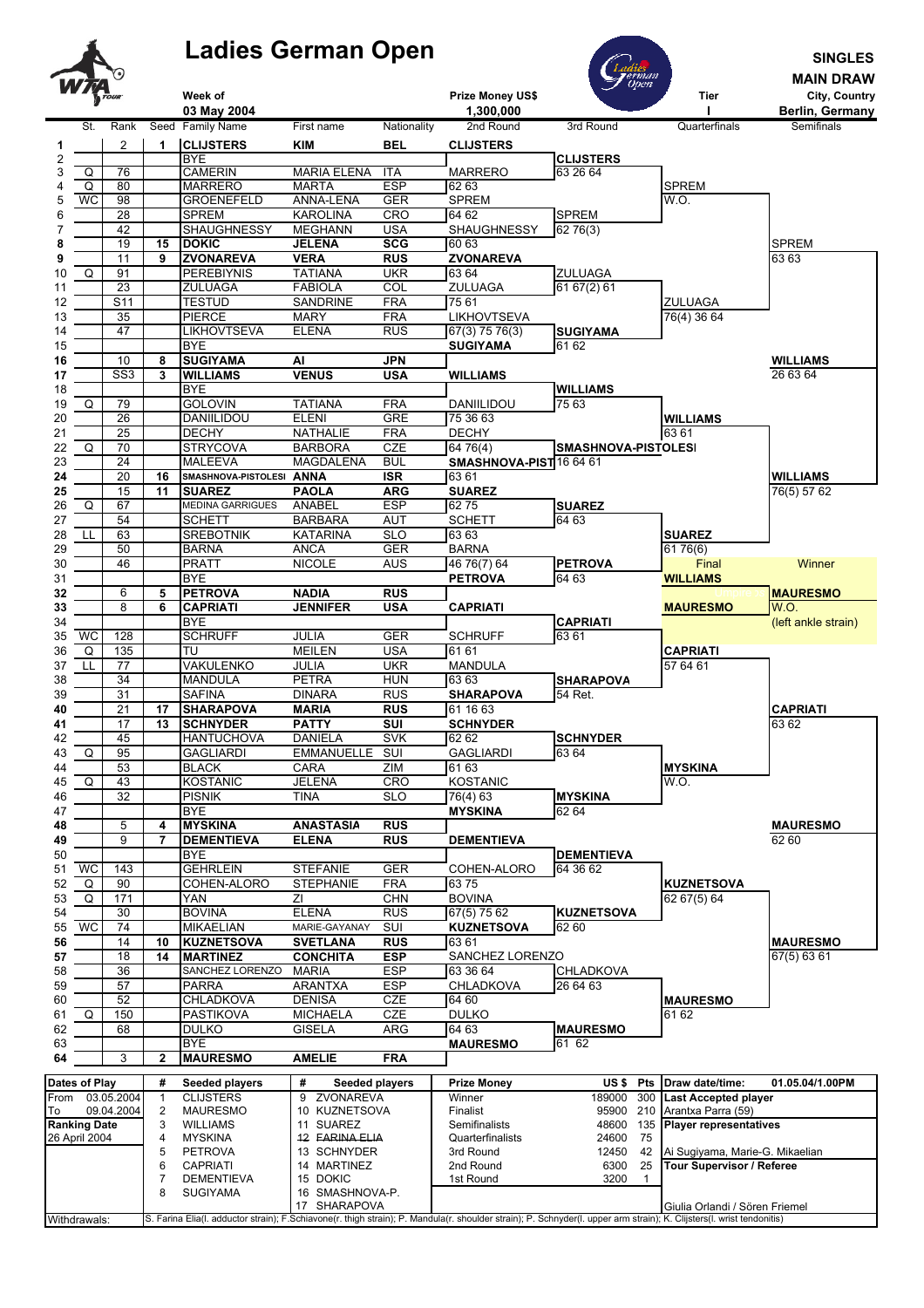

## Ladies German Open

**DOUBLES** 

|                | WTA                 | _ೡ            |                |                                                                                     |                                     |                          |                                         |                      |                                            | <b>MAIN DRAW</b>                 |
|----------------|---------------------|---------------|----------------|-------------------------------------------------------------------------------------|-------------------------------------|--------------------------|-----------------------------------------|----------------------|--------------------------------------------|----------------------------------|
|                |                     |               |                | Week of<br>03 May 2004                                                              |                                     |                          | Prize Money US\$<br>1,300,000           |                      | Tier                                       | City, Country<br>Berlin, Germany |
|                | St.                 | Rank          |                | Seed Family Name                                                                    | First name                          | Nationality              | 2nd Round                               | Quarterfinals        | Semifinals                                 | Final / Winners                  |
| 1              |                     | 3             | 1              | <b>RUANO PASCUAL</b>                                                                | Virginia                            | <b>ESP</b>               |                                         |                      |                                            |                                  |
|                |                     |               |                | <b>SUAREZ</b>                                                                       | Paola                               | <b>ARG</b>               | <b>RUANO PASCUAL</b>                    |                      |                                            |                                  |
| $\overline{2}$ |                     |               |                | <b>BYE</b>                                                                          |                                     |                          | <b>SUAREZ</b>                           | <b>RUANO PASCUAL</b> |                                            |                                  |
| 3              |                     | <b>SR137</b>  |                | <b>PESCHKE</b>                                                                      | Kveta                               | <b>CZE</b>               |                                         | <b>SUAREZ</b>        |                                            |                                  |
| 4              | <b>WC</b>           | 369           |                | <b>RITTNER</b><br><b>DEMENTIEVA</b>                                                 | Barbara<br>Elena                    | <b>GER</b><br><b>RUS</b> | <b>PESCHKE</b><br><b>RITTNER</b>        | 62 62                |                                            |                                  |
|                |                     |               |                | <b>SPREM</b>                                                                        | Karolina                            | CRO                      | 76(2) 76(7)                             |                      | <b>RUANO PASCUAL</b>                       |                                  |
| 5              |                     | 97            |                | <b>PRATT</b>                                                                        | Nicole                              | <b>AUS</b>               |                                         |                      | <b>SUAREZ</b>                              |                                  |
| 6              |                     | 144           |                | SHARAPOVA<br><b>TARABINI</b>                                                        | Maria<br>Patricia                   | <b>RUS</b><br><b>ARG</b> | <b>PRATT</b><br>SHARAPOVA               |                      | 62 62                                      |                                  |
|                |                     |               |                | TU                                                                                  | Meilen                              | <b>USA</b>               | 75 63                                   | <b>PRATT</b>         |                                            |                                  |
| $\overline{7}$ |                     | 161           |                | <b>BOVINA</b>                                                                       | Elena                               | RUS                      |                                         | <b>SHARAPOVA</b>     |                                            |                                  |
| 8              |                     | 50            | 6              | <b>CHLADKOVA</b><br><b>CALLENS</b>                                                  | Denisa<br><b>Els</b>                | <b>CZE</b><br><b>BEL</b> | <b>CALLENS</b><br><b>MANDULA</b>        | W.O.                 |                                            |                                  |
|                |                     |               |                | <b>MANDULA</b>                                                                      | Petra                               | <b>HUN</b>               | 63 76(6)                                |                      |                                            | <b>PETROVA</b>                   |
| 9              |                     | 22            | 4              | <b>PETROVA</b>                                                                      | <b>Nadia</b>                        | <b>RUS</b>               |                                         |                      |                                            | <b>SHAUGHNESSY</b>               |
| 10             |                     |               |                | <b>SHAUGHNESSY</b>                                                                  | Meghann                             | USA                      | <b>PETROVA</b><br><b>SHAUGHNESSY</b>    |                      |                                            | 61 62                            |
|                |                     |               |                | <b>BYE</b>                                                                          |                                     |                          |                                         | <b>PETROVA</b>       |                                            |                                  |
| 11             | Q                   | 193           |                | <b>STEWART</b>                                                                      | <b>Bryanne</b>                      | <b>AUS</b>               |                                         | <b>SHAUGHNESSY</b>   |                                            |                                  |
| 12             |                     | 103           |                | <b>STOSUR</b><br><b>HANTUCHOVA</b>                                                  | Samantha<br>Daniela                 | <b>AUS</b><br><b>SVK</b> | <b>STEWART</b><br><b>STOSUR</b>         | 62 46 63             |                                            |                                  |
|                |                     |               |                | <b>SAFINA</b>                                                                       | Dinara                              | <b>RUS</b>               | 06 61 64                                |                      | <b>PETROVA</b>                             |                                  |
| 13             |                     | 163           |                | <b>DHENIN</b>                                                                       | Caroline                            | <b>FRA</b>               |                                         |                      | <b>SHAUGHNESSY</b>                         |                                  |
| 14             |                     | 84            |                | <b>PARRA</b><br>ANI                                                                 | Arantxa<br>Maret                    | <b>ESP</b><br><b>EST</b> | ANI<br><b>GAGLIARDI</b>                 |                      | $\overline{26}$ 61 75                      |                                  |
|                |                     |               |                | <b>GAGLIARDI</b>                                                                    | Emmanuelle                          | SUI                      | 26 75 60                                | YAN                  |                                            |                                  |
| 15             |                     | 95            |                | <b>YAN</b>                                                                          | Zi                                  | <b>CHN</b>               |                                         | <b>ZHENG</b>         |                                            |                                  |
| 16             |                     | 75            | 9              | <b>ZHENG</b><br><b>SCHETT</b>                                                       | Jie<br><b>Barbara</b>               | <b>CHN</b><br><b>AUT</b> | <b>YAN</b><br>ZHENG                     | 75 36 60             |                                            |                                  |
|                |                     |               |                | <b>SCHNYDER</b>                                                                     | Patty                               | SUI                      | 26 64 62                                |                      |                                            | <b>PETROVA</b>                   |
| 17             |                     | 56            | $\overline{7}$ | п                                                                                   | <b>Ting</b>                         | <b>CHN</b>               |                                         |                      |                                            | <b>SHAUGHNESSY</b>               |
| 18             |                     | 89            |                | <b>SUN</b><br><b>MYSKINA</b>                                                        | <b>Tian Tian</b><br>Anastasia       | <b>CHN</b><br>RUS        | <b>MYSKINA</b><br>ZVONAREVA             |                      | Open                                       | 62 26 61                         |
|                |                     |               |                | ZVONAREVA                                                                           | Vera                                | <b>RUS</b>               | 64 64                                   | <b>MYSKINA</b>       |                                            |                                  |
| 19             |                     | 105           |                | <b>KRIZAN</b>                                                                       | Tina                                | <b>SLO</b>               |                                         | ZVONAREVA            |                                            |                                  |
| 20             |                     | 99            |                | <b>SREBOTNIK</b><br><b>KOSTANIC</b>                                                 | Katarina<br>Jelena                  | <b>SLO</b><br><b>CRO</b> | <b>KOSTANIC</b><br><b>TATARKOVA</b>     | 62 64                |                                            |                                  |
|                |                     |               |                | <b>TATARKOVA</b>                                                                    | Elena                               | <b>UKR</b>               | 62 46 61                                |                      | <b>MYSKINA</b>                             |                                  |
| 21             |                     | <b>SR14</b>   |                | <b>TESTUD</b>                                                                       | Sandrine                            | <b>FRA</b>               |                                         |                      | ZVONAREVA                                  |                                  |
| 22             | -LL                 | 64<br>196     |                | <b>VINCI</b><br><b>BENESOVA</b>                                                     | Roberta<br>Iveta                    | ITA<br><b>CZE</b>        | <b>TESTUD</b><br><b>VINCI</b>           |                      | 61 60                                      |                                  |
|                |                     |               |                | PASTIKOVA                                                                           | Michaela                            | CZE                      | 76(1) 75                                | <b>BLACK</b>         |                                            |                                  |
| 23             |                     |               |                |                                                                                     |                                     |                          |                                         | <b>HUBER</b>         |                                            |                                  |
| 24             |                     | 21            | 3              | <b>BYE</b><br><b>BLACK</b>                                                          | $\overline{Cara}$                   | ZIM                      | <b>BLACK</b><br><b>HUBER</b>            | 64 64                |                                            |                                  |
|                |                     |               |                | <b>HUBER</b>                                                                        | Liezel                              | <b>RSA</b>               |                                         |                      |                                            | <b>HUSAROVA</b>                  |
| 25             |                     | 32            | 5              | <b>HUSAROVA</b>                                                                     | <b>Janette</b>                      | <b>SVK</b>               |                                         |                      |                                            | <b>MARTINEZ</b>                  |
| 26             |                     | 115           |                | <b>MARTINEZ</b><br><b>PEREBIYNIS</b>                                                | Conchita<br>Tatiana                 | <b>ESP</b><br><b>UKR</b> | <b>HUSAROVA</b><br><b>MARTINEZ</b>      |                      |                                            | 36 63 64                         |
|                |                     |               |                | <b>TALAJA</b>                                                                       | Silvija                             | CRO                      | 63 60                                   | <b>HUSAROVA</b>      |                                            |                                  |
|                | 27 WC               | 423           |                | <b>GROENEFELD</b>                                                                   | Anna-Lena                           | <b>GER</b>               |                                         | <b>MARTINEZ</b>      |                                            |                                  |
| 28             |                     | 139           |                | <b>ROESCH</b><br><b>DULKO</b>                                                       | Angelika<br>Gisela                  | <b>GER</b><br>ARG        | <b>DULKO</b><br><b>GRANDE</b>           | 76(4) 60             |                                            |                                  |
|                |                     |               |                | <b>GRANDE</b>                                                                       | Rita                                | ITA                      | 46 61 61                                |                      | <b>HUSAROVA</b>                            |                                  |
| 29             |                     | 157           |                | <b>GARBIN</b>                                                                       | Tathiana                            | <b>ITA</b>               |                                         |                      | <b>MARTINEZ</b>                            |                                  |
| 30             | $\overline{WC}$     | 883           |                | <b>JIDKOVA</b><br><b>PIERCE</b>                                                     | Alina<br>Mary                       | <b>RUS</b><br><b>FRA</b> | <b>PIERCE</b><br>SANCHEZ-VICARIO        |                      | 62 64                                      |                                  |
|                |                     |               |                | SANCHEZ-VICARIO Arantxa                                                             |                                     | <b>ESP</b>               | 64 61                                   | <b>PIERCE</b>        |                                            |                                  |
| 31             |                     |               |                |                                                                                     |                                     |                          |                                         | SANCHEZ-VICARIO      |                                            |                                  |
| 32             |                     | 10            | $\mathbf{2}$   | <b>BYE</b><br><b>KUZNETSOVA</b>                                                     | Svetlana                            | <b>RUS</b>               | <b>KUZNETSOVA</b><br><b>LIKHOVTSEVA</b> | 26 76(3) 64          |                                            |                                  |
|                |                     |               |                | <b>LIKHOVTSEVA</b>                                                                  | Elena                               | <b>RUS</b>               |                                         |                      |                                            |                                  |
|                | Dates of Play       |               | #              | Seeded teams                                                                        | # Seeded teams                      |                          | <b>Prize Money</b>                      |                      | US \$/team Pts Draw date/time:             | 02.05.04/12.30                   |
| From           |                     | 02.05.04      | 1              | RUANO PASCUAL                                                                       | 5 HUSAROVA                          |                          | Winners                                 | 57.500               | 300 Last Accepted team                     |                                  |
| To             |                     | 09.05.04      |                | <b>SUAREZ</b>                                                                       | <b>MARTINEZ</b>                     |                          | <b>Finalists</b>                        |                      | 29.100 210 Dhenin / Parra (163)            |                                  |
|                | <b>Ranking Date</b> | 26 April 2004 | 2              | <b>KUZNETSOVA</b><br>LIKHOVTSEVA                                                    | 6 CALLENS<br><b>MANDULA</b>         |                          | Semifinalists<br>Quarterfinalists       | 14.725<br>7.500      | 135<br><b>Player representatives</b><br>75 |                                  |
|                |                     |               | 3              | <b>BLACK</b>                                                                        | 7 LI                                |                          | 2nd Round                               | 3.800                | 42<br>Cara Black                           |                                  |
|                |                     |               |                | <b>HUBER</b>                                                                        | <b>SUN</b>                          |                          | 1st Round                               | 1.900                | Tour Supervisor / Referee<br>$\mathbf{1}$  |                                  |
|                |                     |               | 4              | <b>PETROVA</b><br>SHAUGHNESSY                                                       | 8 DANIILIDOU<br><b>VENATO BACHI</b> |                          |                                         |                      |                                            |                                  |
|                |                     |               |                |                                                                                     | 9 SCHETT                            |                          |                                         |                      |                                            |                                  |
|                | Withdrawals:        |               |                | E. Daniilidou/M. Vento-Kabchi (late withdrawal). P. Mandula (right shoulder strain) | <b>SCHNYDER</b>                     |                          |                                         |                      | Giulia Orlandi / Sören Friemel             |                                  |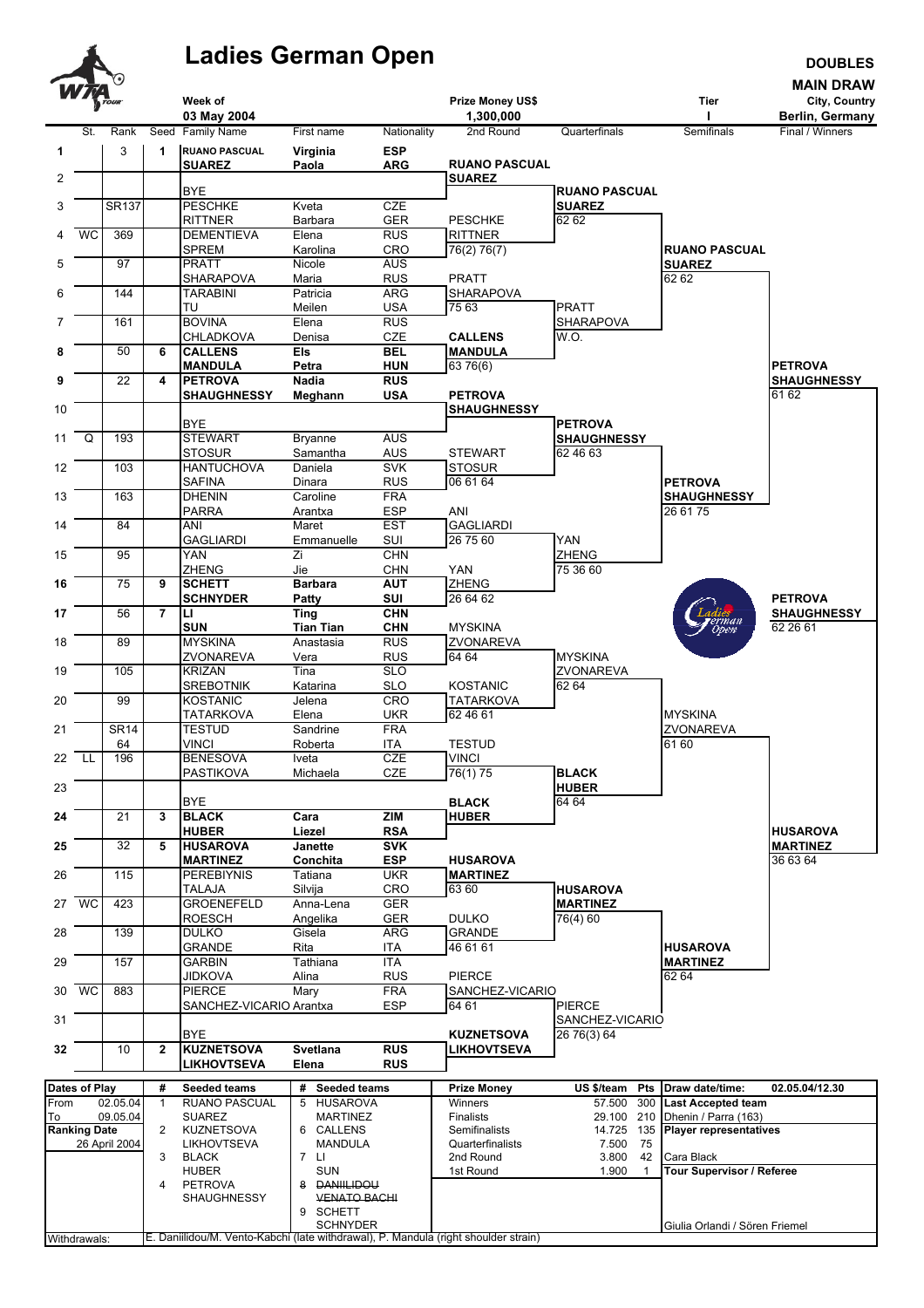

## **Ladies German Open**

**SINGLES** 

**QUALIFYING** 

Tier  $\mathbf{I}$ 

City, Country<br>Berlin, Germany

|    | $\frac{1}{\sqrt{\frac{1}{2}}}$ |      |                 | Week of<br>03 May 2004   |                  |             | Prize Money US\$<br>1,300,000 |                         |
|----|--------------------------------|------|-----------------|--------------------------|------------------|-------------|-------------------------------|-------------------------|
|    | St.                            | Rank |                 | Seed Family Name         | First name       | Nationality | Finals                        | Qualifiers              |
| 1  |                                | 43   | 1               | <b>KOSTANIC</b>          | Jelena           | CRO         | KOSTANIC                      |                         |
| 2  |                                | 103  |                 | <b>STOSUR</b>            | Samantha         | <b>AUS</b>  | 62 60                         | <b>KOSTANIC</b>         |
| 3  |                                | 108  |                 | <b>JUGIC-SALKIC</b>      | Mervana          | BIH         | <b>LEON GARCIA</b>            | 63 61                   |
| 4  |                                | 92   | $\overline{21}$ | <b>LEON GARCIA</b>       | Gala             | ESP         | 63 64                         |                         |
| 5  |                                | 61   | $\overline{2}$  | <b>ZHENG</b>             | Jie              | <b>CHN</b>  | VINCI                         |                         |
| 6  |                                | 119  |                 | <b>VINCI</b>             | Roberta          | <b>ITA</b>  | 64 61                         | <b>GAGLIARDI</b>        |
| 7  |                                | 147  |                 | <b>RITTNER</b>           | Barbara          | <b>GER</b>  | <b>GAGLIARDI</b>              | 26 64 61                |
| 8  |                                | 95   | 23              | <b>GAGLIARDI</b>         | Emmanuelle       | SUI         | 76(0) 64                      |                         |
| 9  |                                | 63   | 3               | <b>SREBOTNIK</b>         | Katarina         | <b>SLO</b>  | <b>SREBOTNIK</b>              |                         |
| 10 |                                | 142  |                 | <b>SERRA ZANETTI</b>     | Antonella        | <b>ITA</b>  | 75 26 64                      | TU                      |
| 11 |                                | 135  |                 | TU                       | Meilen           | <b>USA</b>  | TU                            | 6262                    |
| 12 |                                | 93   | 22              | <b>KLEINOVA</b>          | <b>Sandra</b>    | <b>CZE</b>  | 61 60                         |                         |
| 13 |                                | 65   | 4               | <b>KURHAJCOVA</b>        | Lubomira         | <b>SVK</b>  | TALAJA                        |                         |
| 14 |                                | 104  |                 | TALAJA                   | Silvija          | <b>CRO</b>  | 76(4) 36 61                   | <b>PEREBIYNIS</b>       |
| 15 | <b>WC</b>                      | 330  |                 | <b>KERBER</b>            | Angelique        | GER         | <b>PEREBIYNIS</b>             | 63 67(2) 63             |
| 16 |                                | 91   | 20              | <b>PEREBIYNIS</b>        | Tatiana          | <b>UKR</b>  | 61 61                         |                         |
| 17 |                                | 67   | 5               | <b>MEDINA GARRIGUES</b>  | Anabel           | <b>ESP</b>  | <b>MEDINA GARRIGUES</b>       |                         |
| 18 |                                | 118  |                 | <b>PIN</b>               | Camille          | <b>FRA</b>  | 61 62                         | <b>MEDINA GARRIGUES</b> |
| 19 | WC                             | 180  |                 | <b>BACHMANN</b>          | Angelika         | <b>GER</b>  | <b>CALLENS</b>                | 60 61                   |
| 20 |                                | 85   | 16              | <b>CALLENS</b>           | Els              | BEL         | 36 64 64                      |                         |
| 21 | Alt                            | 171  |                 | <b>YAN</b>               | Zi               | <b>CHN</b>  | <b>YAN</b>                    |                         |
| 22 |                                | 134  |                 | VOSKOBOEVA               | Galina           | <b>RUS</b>  | 75 64                         | <b>YAN</b>              |
| 23 | WC                             |      |                 | <b>SCHREIBER</b>         | Syna             | GER         | <b>SCHREIBER</b>              | 60 63                   |
| 24 |                                | 88   | 17              | <b>GRANDE</b>            | Rita             | <b>ITA</b>  | 60 60                         |                         |
| 25 |                                | 70   | 7               | <b>STRYCOVA</b>          | <b>Barbora</b>   | <b>CZE</b>  | <b>STRYCOVA</b>               |                         |
| 26 |                                | 112  |                 | SUN                      | Tian Tian        | <b>CHN</b>  | 75 63                         | <b>STRYCOVA</b>         |
| 27 |                                | S146 |                 | <b>PESCHKE</b>           | Kveta            | <b>CZE</b>  | <b>RANDRIANTEFY</b>           | 64 63                   |
| 28 |                                | 97   |                 | <b>RANDRIANTEFY</b>      | <b>Dally</b>     | <b>MAD</b>  | 62 16 76(3)                   |                         |
| 29 |                                | 102  |                 | <b>MARTINEZ GRANADOS</b> | Conchita         | <b>ESP</b>  | <b>MARTINEZ GRANADOS</b>      |                         |
| 30 |                                | 127  |                 | ANI                      | Maret            | <b>EST</b>  | 64 62                         | <b>COHEN-ALORO</b>      |
| 31 |                                | 115  |                 | <b>ARVIDSSON</b>         | Sofia            | <b>SWE</b>  | <b>COHEN-ALORO</b>            | 63 67(8) 64             |
| 32 |                                | 90   | 19              | <b>COHEN-ALORO</b>       | <b>Stephanie</b> | <b>FRA</b>  | 62 61                         |                         |
| 33 |                                | 72   | 9               | <b>BARTOLI</b>           | <b>Marion</b>    | <b>FRA</b>  | <b>BARTOLI</b>                |                         |
| 34 |                                | 121  |                 | <b>SERRA ZANETTI</b>     | Adriana          | <b>ITA</b>  | 61 64                         | <b>PASTIKOVA</b>        |
| 35 |                                | 150  |                 | <b>PASTIKOVA</b>         | Michaela         | <b>CZE</b>  | PASTIKOVA                     | 62 63                   |
| 36 |                                | 89   | 18              | <b>JIDKOVA</b>           | Alina            | <b>RUS</b>  | 75 62                         |                         |
| 37 |                                | 76   | 10              | <b>CAMERIN</b>           | Maria Elena      | <b>ITA</b>  | <b>CAMERIN</b>                |                         |
| 38 | Alt                            | 161  |                 | <b>TATARKOVA</b>         | Elena            | <b>UKR</b>  | 64 61                         | <b>CAMERIN</b>          |
| 39 | <b>WC</b>                      | 226  |                 | <b>HENKE</b>             | Vanessa          | <b>GER</b>  | RUANO PASCUAL 62 26 62        |                         |
| 40 |                                | 82   | 14              | <b>RUANO PASCUAL</b>     | Virginia         | <b>ESP</b>  | 62 63                         |                         |
| 41 |                                | 77   | 11              | <b>VAKULENKO</b>         | Julia            | <b>UKR</b>  | VAKULENKO                     |                         |
| 42 | WC                             | 218  |                 | <b>ROESCH</b>            | Angelika         | <b>GER</b>  | 61 64                         | <b>MARRERO</b>          |
| 43 |                                | 117  |                 | ONDRASKOVA               | Zuzana           | CZE         | <b>MARRERO</b>                | 62 62                   |
| 44 |                                | 80   | 13              | <b>MARRERO</b>           | Marta            | <b>ESP</b>  | 62 62                         |                         |
| 45 |                                | 79   | 12              | <b>GOLOVIN</b>           | Tatiana          | <b>FRA</b>  | <b>GOLOVIN</b>                |                         |
| 46 |                                | 133  |                 | <b>SFAR</b>              | Selima           | TUN         | 63 64                         | <b>GOLOVIN</b>          |
| 47 | <b>WC</b>                      | 153  |                 | KLOESEL                  | Sandra           | <b>GER</b>  | <b>GARBIN</b>                 | 62 60                   |
| 48 |                                | 84   | 15              | <b>GARBIN</b>            | Tathiana         | <b>ITA</b>  | 64 46 64                      |                         |

| Dates of Play |                     | # | Seeded players          | Seeded players                                                                                                                 | Seeded players<br>#  | <b>Prize Money \$</b> | 30.04.04/4.45PM<br>Draw date/time: |
|---------------|---------------------|---|-------------------------|--------------------------------------------------------------------------------------------------------------------------------|----------------------|-----------------------|------------------------------------|
| From          | 01 05.04            |   | <b>KOSTANIC</b>         | CAMERIN<br>10 <sup>1</sup>                                                                                                     | 18 JIDKOVA           | Finalists             | <b>Last Accepted player</b>        |
| lTo           | 02.05.04            |   | ZHENG                   | VAKULENKO                                                                                                                      | 19 COHEN-ALORO       | 1,625                 | PESCHKE, Kveta S146                |
|               | <b>Ranking Date</b> |   | <b>SREBOTNIK</b>        | <b>GOLOVIN</b><br>12                                                                                                           | 20 PEREBIYNIS        | 1st Round             | <b>Player representatives</b>      |
| 26 April 2004 |                     |   | KURHAJCOVA              | MARRERO<br>13                                                                                                                  | 21 LEON GARCIA       | 825                   |                                    |
|               |                     |   | <b>MEDINA GARRIGUES</b> | <b>RUANO PASCUAL</b><br>14                                                                                                     | 22 KLEINOVA          | <b>Points</b>         | Dinara Safina                      |
|               |                     |   | YAN                     | GARBIN<br>15                                                                                                                   | 23 GAGLIARDI         | Finalists             | 5.75 Tour Supervisor / Referee     |
|               |                     |   | <b>STRYCOVA</b>         | CALLENS<br>16                                                                                                                  | 25 RANDRIANTEFY      | 1st Round             |                                    |
|               |                     |   | <b>BARTOLI</b>          | GRANDE                                                                                                                         | 26 MARTINEZ GRANADOS |                       | Giulia Orlandi / Sören Friemel     |
| Withdrawals:  |                     |   |                         | Nagyova (injury right hip); Cervanovoa (sickness), Birnerova (still playing doubles at an ITF Event), Sucha (playing Budapest) |                      |                       |                                    |